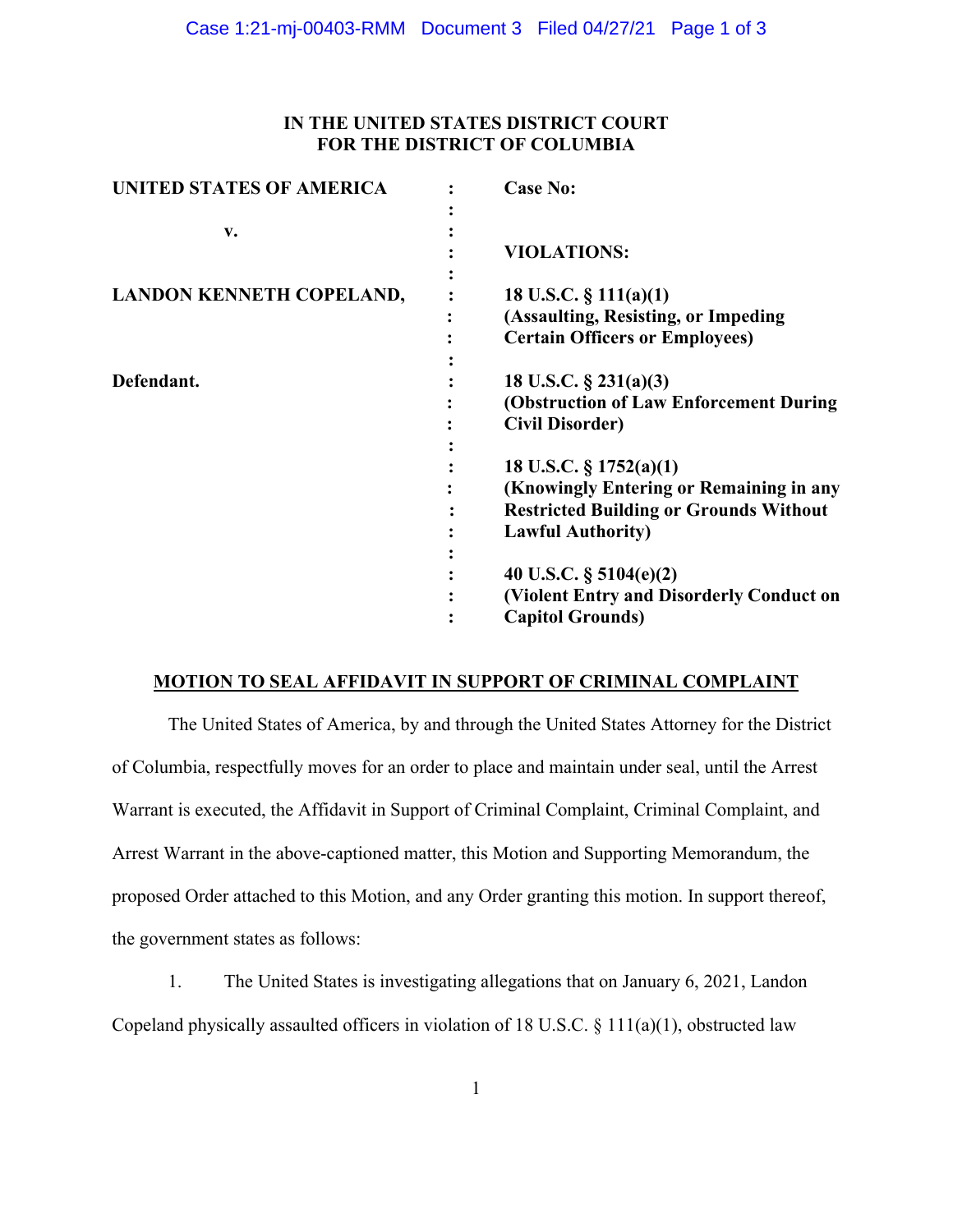#### Case 1:21-mj-00403-RMM Document 3 Filed 04/27/21 Page 2 of 3

enforcement during a civil disorder, in violation of 18 U.S.C. § 231(a)(3), and willfully and knowingly entered and remained on restricted grounds on January 6, 2021, without legal authority and participated in violent and disorderly conduct on Capitol Grounds, in violation of 18 U.S.C. § 1752(a)(1) and 40 U.S.C. § 5104(e)(2).

2. The Affidavit in Support of Criminal Complaint references evidence gathered in the course of the investigation, including the use of a digital device in furtherance of the crime. The public disclosure of the Government's evidence could compromise the integrity of the investigation, including the ability of the United States to locate and arrest the defendant, which also may lead to the destruction of evidence in other locations including the digital device. Thus, a sealing order is necessary to avoid hindering the ongoing investigation in this matter.

3. As stated in Washington Post v. Robinson, 935 F.2d 282, 288 (D.C. Cir. 1999), there is a presumption of access to Court proceedings. But, this can be overridden if "'(1) closure serves a compelling interest; (2) there is a substantial probability that, in the absence of closure, this compelling interest would be harmed; and (3) there are no alternatives to closure that would adequately protect the compelling interest." Id. at 290 (quoting Oregonian Pub. Co. v. United States Dist. Court, 920 F.2d 1462, 1466 (9th Cir. 1990)).

4. In this matter, the United States has a compelling interest in preserving the integrity of its investigation and arresting the defendant. A limited sealing order ensuring that filings related to the Criminal Complaint and Arrest Warrant are not accessible from the Court's public files is narrowly tailored to serve a compelling interest.

5. Furthermore, the United States respectfully submits that complying with the normal notice requirements of Washington Post would defeat the purpose of the motion to seal.

2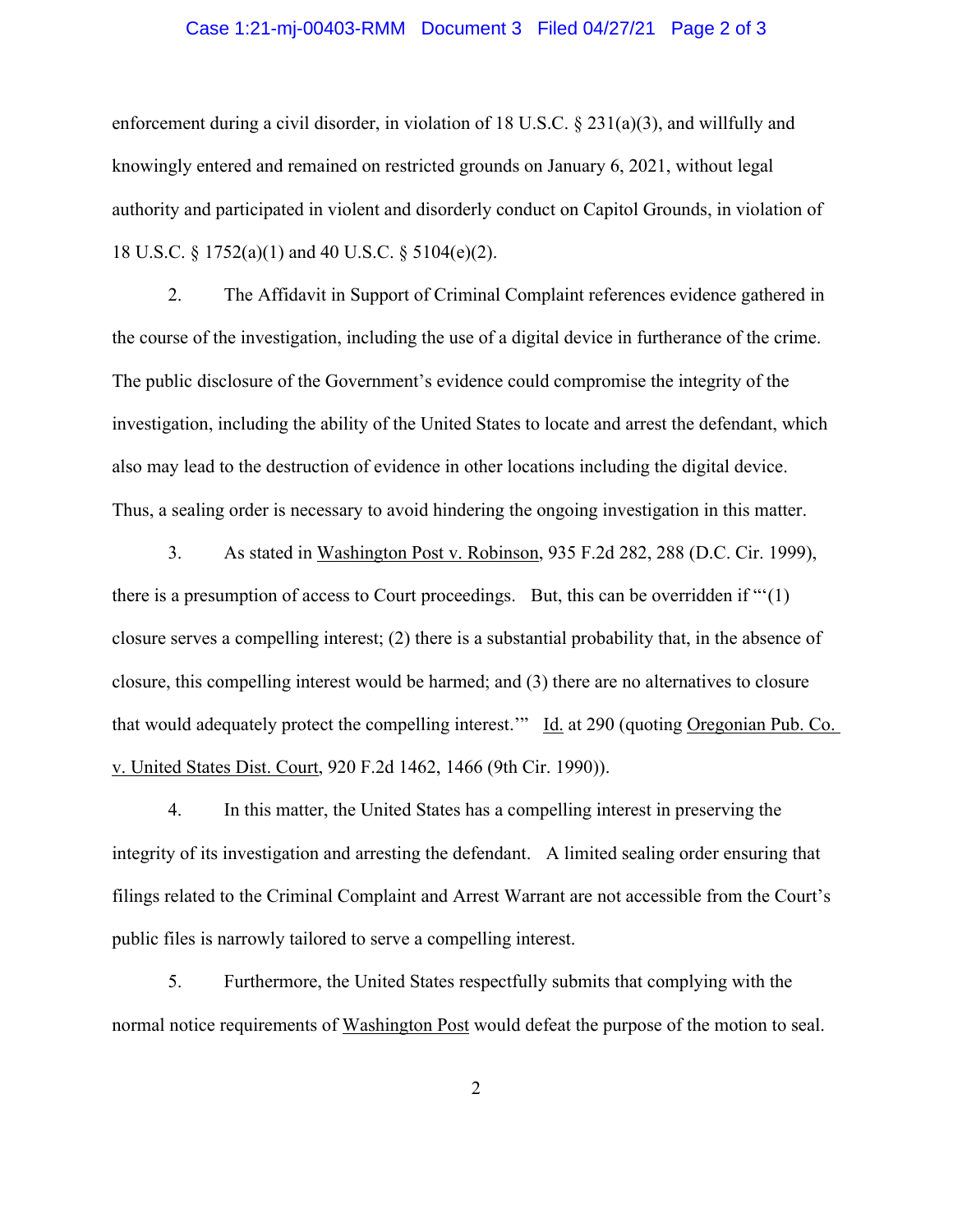#### Case 1:21-mj-00403-RMM Document 3 Filed 04/27/21 Page 3 of 3

Persons who know the criminal justice system also know that docketing a motion to seal an Affidavit in Support of Criminal Complaint and Arrest Warrant, or a resulting sealing order, means that the defendant is charged with a crime, and the Government intends to arrest him. Thus, if this Motion or a sealing order were to become public, it would be the same as making public the Complaint and Arrest Warrant.

**WHEREFORE**, the United States respectfully requests that this Court issue an Order directing that the Clerk of the Court place and maintain under seal, until execution of the Arrest Warrant, the Affidavit in Support of Criminal Complaint, this Motion and Supporting Memorandum, the proposed Order attached to this Motion, and any Order granting this motion.

Respectfully submitted,

CHANNING D. PHILLIPS Acting United States Attorney D.C. Bar No. 415793

By: /s/ *Michael J. Romano*\_\_\_\_\_ MICHAEL J. ROMANO IL Bar No. 6293658 Trial Attorney, Detailee 555 4<sup>th</sup> Street, N.W. Washington, D.C. 20530 Telephone No. (202) 307-6691 michael.romano@usdoj.gov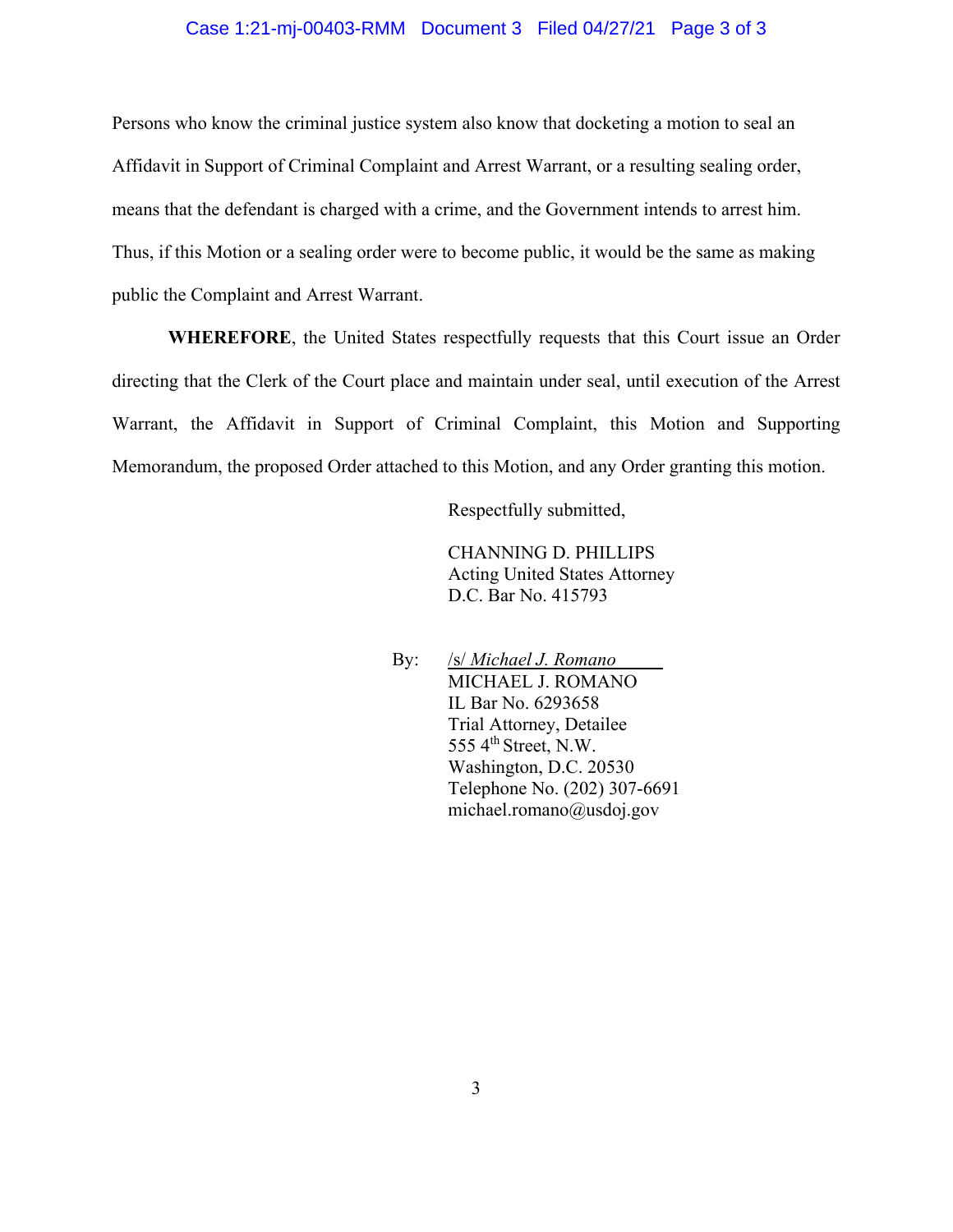# **IN THE UNITED STATES DISTRICT COURT FOR THE DISTRICT OF COLUMBIA**

| <b>UNITED STATES OF AMERICA</b> | <b>Case No:</b>                                                                                                                                   |
|---------------------------------|---------------------------------------------------------------------------------------------------------------------------------------------------|
| $V_{\bullet}$                   | <b>VIOLATIONS:</b>                                                                                                                                |
| <b>LANDON KENNETH COPELAND,</b> | 18 U.S.C. $\S$ 111(a)(1)<br>(Assaulting, Resisting, or Impeding<br><b>Certain Officers or Employees)</b>                                          |
| Defendant.                      | 18 U.S.C. $\S$ 231(a)(3)<br>(Obstruction of Law Enforcement During<br><b>Civil Disorder)</b>                                                      |
|                                 | 18 U.S.C. $\S 1752(a)(1)$<br>(Knowingly Entering or Remaining in any<br><b>Restricted Building or Grounds Without</b><br><b>Lawful Authority)</b> |
|                                 | 40 U.S.C. $\S$ 5104(e)(2)<br>(Violent Entry and Disorderly Conduct on<br><b>Capitol Grounds)</b>                                                  |

### **ORDER**

This matter having come before the Court pursuant to the application of the United States to seal criminal complaint, the Court finds that, because of such reasonable grounds to believe the disclosure will result in flight from prosecution, destruction of or tampering with evidence, intimidation of potential witnesses, and serious jeopardy to the investigation, the United States has established that a compelling governmental interest exists to justify the requested sealing.

1. IT IS THEREFORE ORDERED that the application is hereby GRANTED, and that the affidavit in support of criminal complaint and other related materials, the instant application to seal, and this Order are sealed until the arrest warrant is executed.